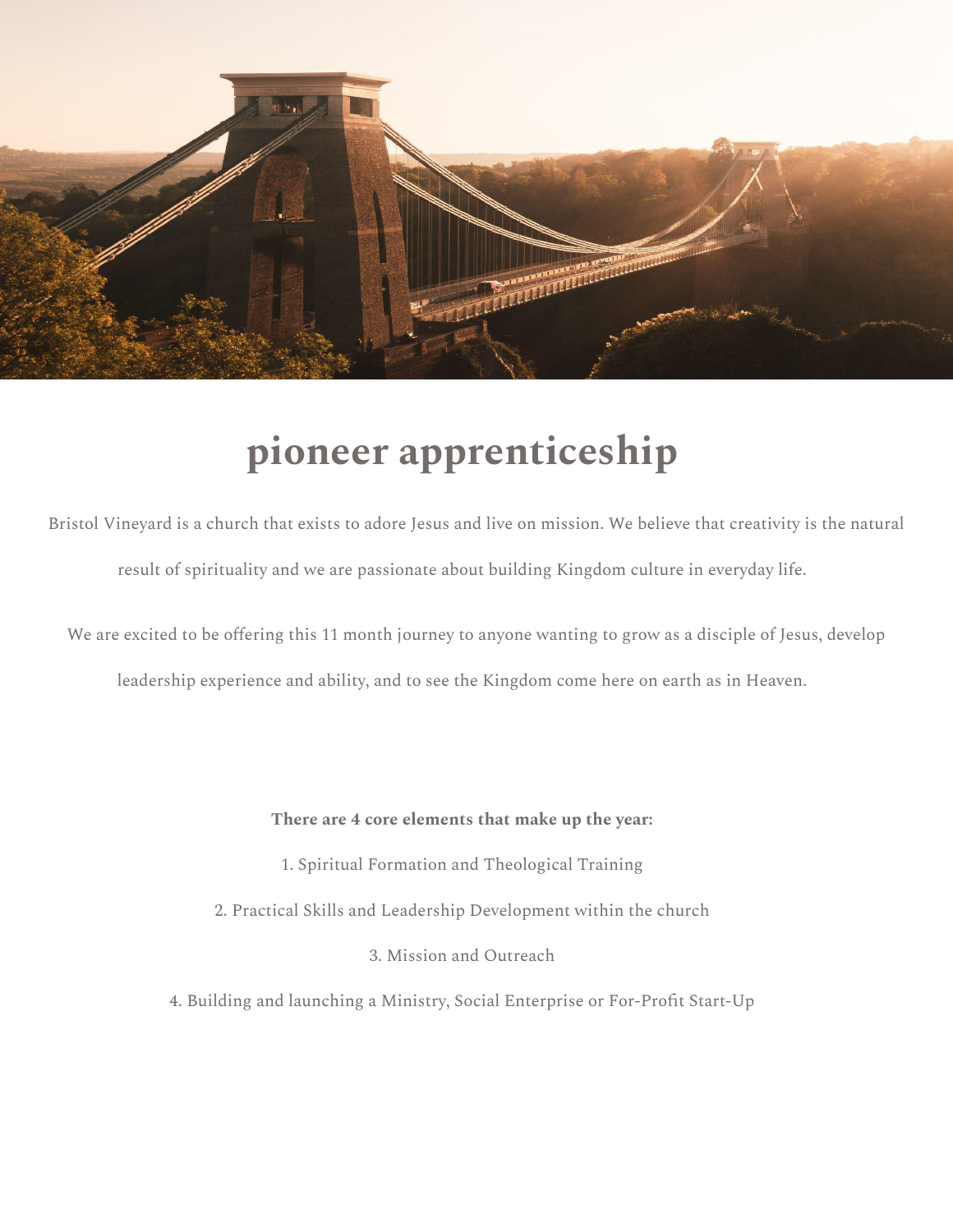### Spiritual formation and theological training

- Growth as disciples of Jesus is our priority. As a team, we will meet for times of prayer and worship weekly, and you will have the opportunity to meet regularly with a spiritual mentor.
- Theology and Biblical study is foundational to what we do. You will have the opportunity to attend the Scripture, Theology and Culture course at Mullers College, working towards an accreditation throughout the course of the year.
- You will become part of the BV discipleship programme. There is an expectation for all our leaders to be discipling others and being discipled.
- As a group, we will be working through a short set reading list. We will also be working on developing a Rule of Life, for ourselves as disciples and as leaders in the church and business.

### Practical Skills and Leadership Development within the church

- Each term, we will have a leadership day; you will have the opportunity to do personality profiling assessments (for example: Myers Briggs, Enneagram, Strengthsfinders, Working Genius) - we'll discover together what this looks like for us as a team.
- You will choose a specific ministry area within the church to help lead and develop (worship, prayer, next generation, media, compassion and outreach) and we will support you in this.
- A key part of your leadership development within church ministry is the unexpected: there is always a need, and as leaders we get to jump in wherever there's a gap.

### Mission and Outreach

- Mission is a lifestyle, and we will encourage and equip you to be on mission in daily life. This could look like running Heaven in Business, helping out with the CAP debt centre programme, leading our Healing on the Streets programme - we will work with you to tailor your year to dive into areas of mission that you are passionate about.
- As a church we support a variety of other churches and programmes, and there will be opportunities for ministry trips to other churches, mission trips to other places in the UK, as well as an international trip at Easter (most likely to South Africa or Ukraine).

### Building and launching your Ministry, Social Impact or For-Profit Enterprise

● This is what sets us apart as a discipleship and ministry year! We are so excited to be part of launching ministries, enterprises and start-ups and we will match you up with someone who will be able to support and coach you as you plan and develop your area of focus. Ultimately this year is a dedicated timeframe to launch a ministry, social enterprise or business that you are passionate about, with a church and its resources to support you, invest in you, empower you and train you to grow as a leader.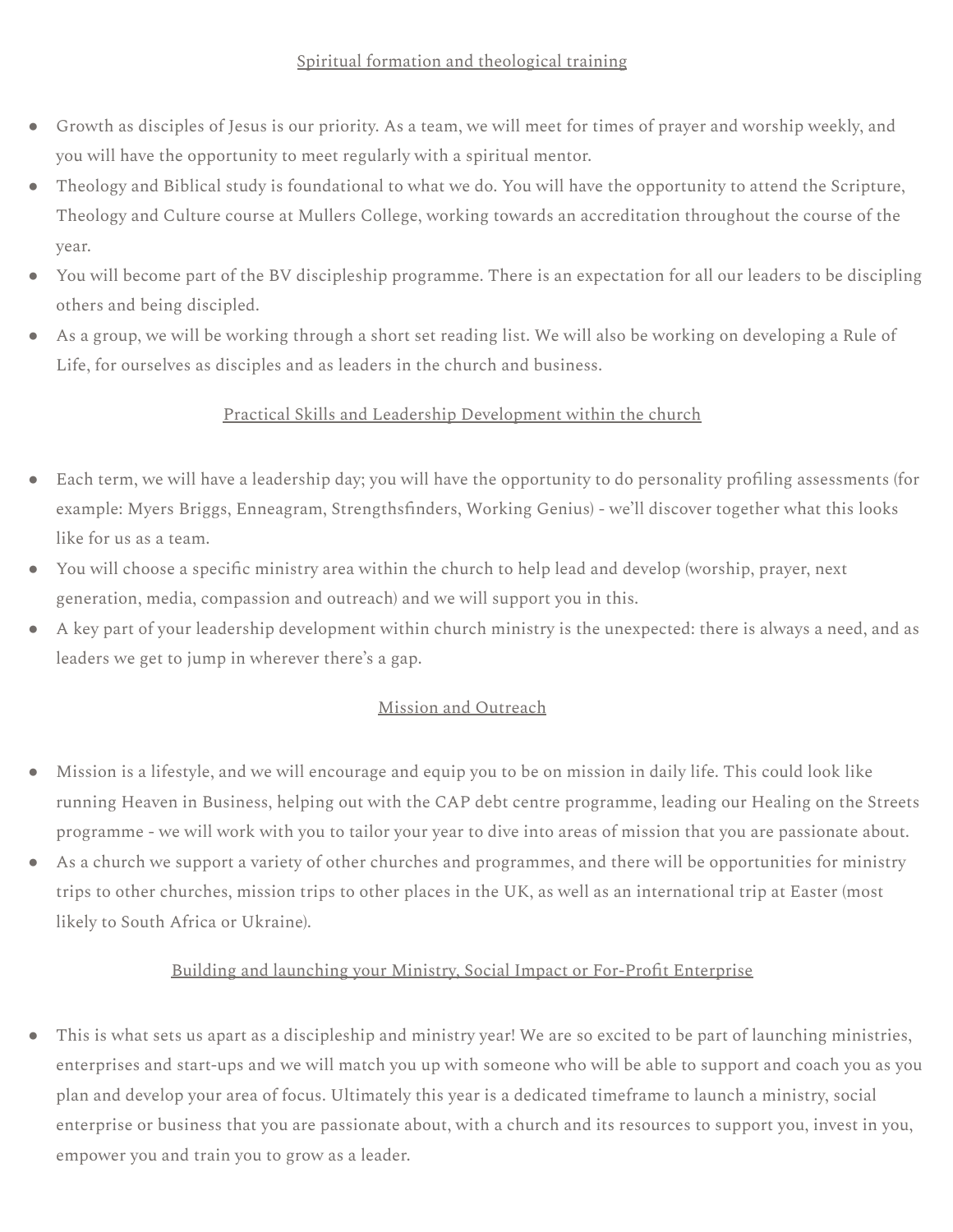# **faqs**

### **1. What will my week look like?**

Pioneers have a unique role to play in the church, and there are so many opportunities to be involved. We anticipate that 2-3 days of your time will be dedicated to investing in the life of BV and in your specific areas of interest, one day for theological training and the remainder of time to focus on your business. Individual schedules will vary but an example week could look like this:

|           | Sunday                | Monday                 | Tuesday     | Wednesday              | Thursday               | Friday            | Saturday |
|-----------|-----------------------|------------------------|-------------|------------------------|------------------------|-------------------|----------|
| Morning   | Morning<br>Service    | Office                 | Theology    | Office                 | Project/<br>Specialism | Personal<br>Study | Day Off  |
| Afternoon | Welcome<br>Lunch/Rest | Project/<br>Specialism |             | Project/<br>Specialism | Cohort<br>Training     | Time Off          |          |
| Evening   | Students/Rest         | Time Off               | Youth Group | Small Group            | Student<br>Evening     |                   |          |

### **2. What will it cost?**

The apprenticeship itself costs nothing. We've outlined below several trips and conferences throughout the year that we will attend as a cohort, including an overseas mission trip at Easter, which you will need to self-fund. If needed, we will do our best to help you find accommodation with a family from the church. All other living expenses will be self funded.

We have great relationships with a number of local businesses in Bristol. If you need help finding a part-time job while you are here, we'd be delighted to link you up with potential employers. We would also really encourage you to explore sponsorship options with your home church. Ultimately it would be great if you didn't need part time employment and were able to invest your time into your own ministry or business, but we are aware that everyone's situation is different.

### **Itinerary of events and trips throughout the year (tbc):**

Some trips will be optional (in italics) and others we will prioritise as a group but may involve extra cost<sup>\*</sup>

**Sept/Oct -** BV Family Weekend Away **Nov -** *Renaissance '22, London\** **Jan -** Team Retreat\* **Feb -** *Vineyard Worship Retreat\**

**Mar -** Prophetic People Conference **Apr -** International Missions Trip\* **May -** Vineyard Leaders Gathering\* **June -** Wildfires\* **July -** *DTI, New Wine, Awakening Europe*